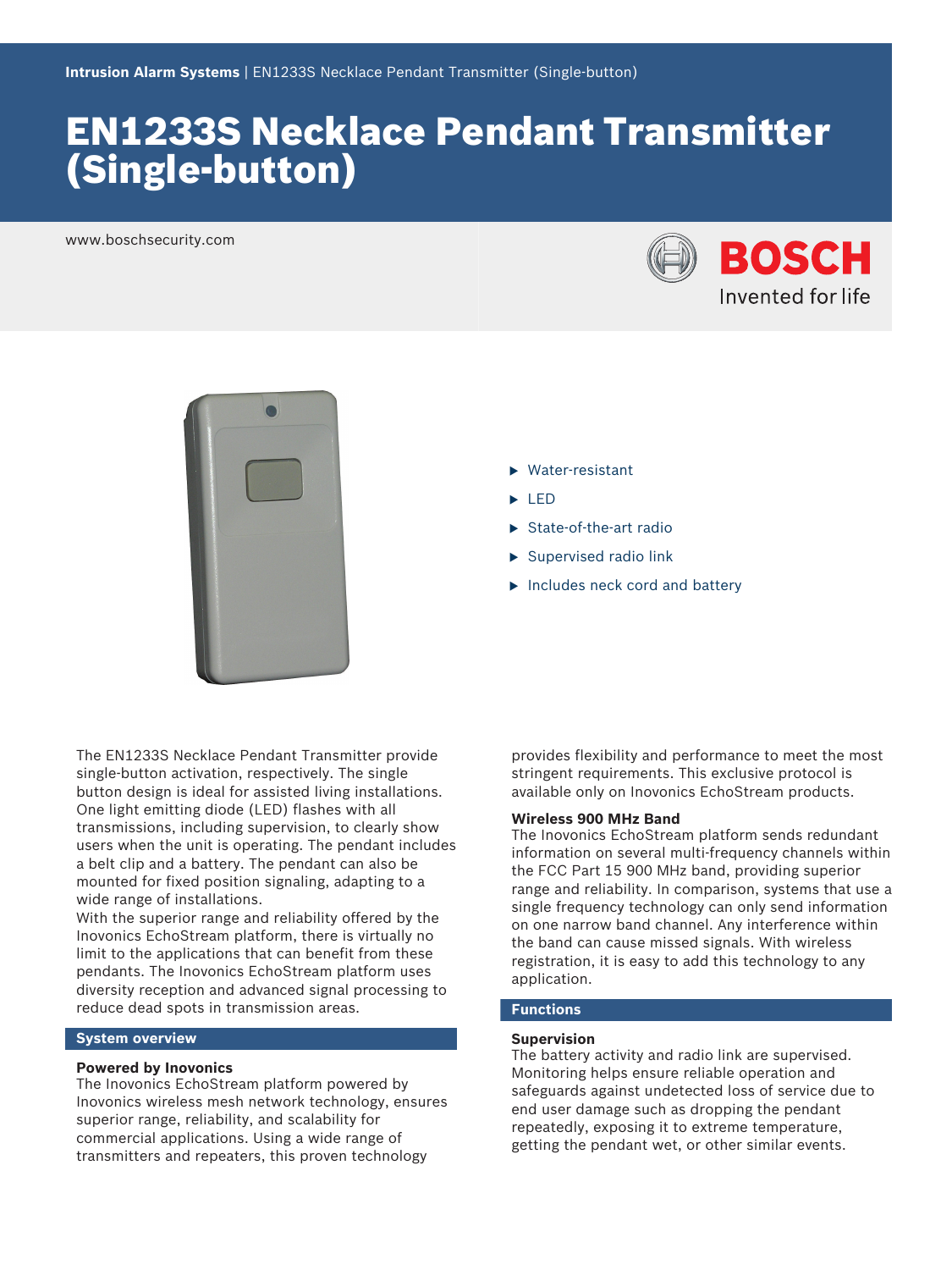# **Certifications and approvals**

Inovonics Wireless Corporation holds the following approvals:

FCC Conforms to FCC Part 15 regulations

# **Installation/configuration notes**

# **Compatibility Information**

The EN1233S Necklace Pendant Transmitter is compatible with the following products:

### **Receivers**

| EN4014SK | <b>Survey Receiver</b> |
|----------|------------------------|
| FN4200   | <b>Serial Receiver</b> |
| EN4204R  | <b>LED Receiver</b>    |

### **Repeater**

EN5040-T High-power Repeater

# **Parts included**

| Quantity | Component               |
|----------|-------------------------|
| 1        | Transmitter             |
| 1        | Neck cord               |
|          | 3.0 V coin cell battery |

# **Technical specifications**

#### **Electrical**

| Power:                  | 3.0 V, 0.5 Ah                                                                                               |
|-------------------------|-------------------------------------------------------------------------------------------------------------|
| Battery Replacement:    | Panasonic or Sanyo CR2, or approved<br>equivalent. Not all brands are equivalent.<br>Use a specified brand. |
| Battery Life (Average): | 3 to 5 years. Typical battery life shown is<br>for supervised operation.                                    |

#### **Environmental**

| <b>Relative Humidity:</b> | Up to 90%, non-condensing     |
|---------------------------|-------------------------------|
| Temperature (operating):  | 0°C to +60°C (+32°F to 140°F) |

# **Mechanical**

| Dimensions: | 5.6 cm x 4.8 cm x 1.8 cm<br>$(2.2 \text{ in. x } 1.9 \text{ in. x } 0.72 \text{ in.})$ |
|-------------|----------------------------------------------------------------------------------------|
| Weight:     | 40 g (1.4 oz)                                                                          |

### **Transmission Characteristics**

| Frequency: | 902 MHz to 928 MHz |
|------------|--------------------|
|------------|--------------------|

# **Trademarks**

Trademark names are used throughout this document. In most cases, these designations are claimed as trademarks or registered trademarks in one or more countries by their respective owners. Rather than

placing a trademark symbol in every occurrence of a trademark name, Bosch Security Systems, Inc. uses the names only in an editorial fashion and to the benefit of the trademark owner with no intention of infringing the trademark.

Inovonics is a trademark of Inovonics Wireless Corporation.

Panasonic is a registered trademark of Matsushita Electric Indus-trial Co., Ltd.

Renata refers to Renata Batteries, a company of the Swatch Group.

SANYO is a registered trademark of SANYO North America Corporation.

# **Ordering information**

**EN1233S Necklace Pendant Transmitter (Single‑button)** Single-button necklace pendant transmitter Order number **EN1233S**